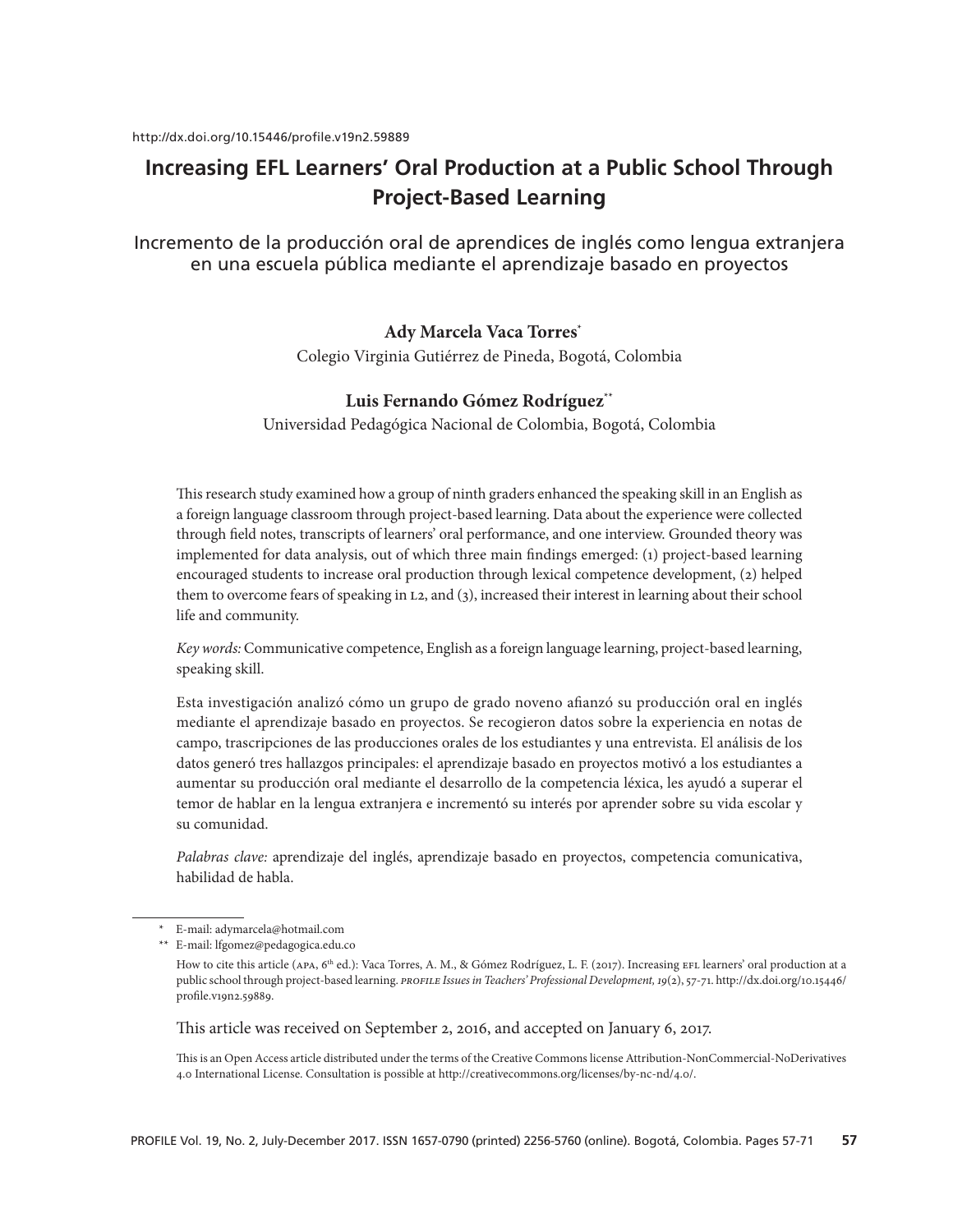# Introduction

One of the major limitations that English as a foreign language (EFL) learners encounter in their language learning process is that they do not have many opportunities to practice speaking other than in the classroom. As they live in countries where the first language is not English (e.g., China, Spain, and Latin American countries), opportunities to improve their oral communicative skills are reduced. EFL learners can find ways to practice reading, listening, and writing as they have easier access to aural and written materials outside the classroom with the support of textbooks, short stories, and the Internet (news, songs, movies, digital books, magazines, and online courses). However, aside from the teacher, they can hardly find conversation partners to practice speaking their L2. Moreover, in EFL classrooms, where large groups of students exceed the ideal number to practice speaking and the hours allotted per week to study English are reduced (Urrutia León & Vega Cely, 2010), learners' speaking production is scarce and problematic. Therefore, many times learners confront negative feelings about speaking English due to the fact that they are not often stimulated to adopt active speech roles, and have few contexts in which to speak it for communicative purposes (Khan, 2010; Savaşçi, 2014).

That is why this action research study looked into how a group of Colombian EFL learners at a public school could have more opportunities to develop their speaking skills through project-based learning (PBL). The emphasis on speaking skills represented an initial attempt for the learners to improve their communicative ability, as they were encouraged to complete class projects related to real life situations in which speaking became a communicative need. It is important to clarify that the four communicative skills (reading, listening, speaking, and writing) should be equally practiced in the communicative classroom. However, because of the particular needs of the learners involved in this study, the research focus was to solve their speaking limitations.

# Statement of the Problem

In a 2015 diagnostic survey, a group of thirty students from a public school in Bogotá reported that in their English courses speaking was limited to practicing pronunciation and answering the teachers' questions to verify reading and listening comprehension. During classes, it was also observed that while students were more receptive to grammar activities, reading, listening, and writing, speaking was the least practiced language skill as learners recognized that they were shy and afraid of participating orally in class because they did not master enough structures and fluency to express basic ideas.

Another problem detected in the classroom was that learners were reluctant to speak in English and did not invest much in fostering it. Since they preferred to complete the language tasks with their closest friends, they ended up speaking in Spanish as they were used to doing it in other subjects and in their daily lives. Moreover, they often mocked each other when they made pronunciation and grammar mistakes the few times they participated in class. Therefore, learners were scared of being ridiculed by their classmates. This unpleasant environment increased students' negative attitudes towards learning, since they neither helped each other nor liked speaking tasks.

EFL students' sense of individuality and fears of speaking English were also increased by the language teaching methods adopted by some teachers at this school. It was found in the diagnostic survey that teaching in previous English courses was mainly based on grammar activities in which drilling and filling in blanks were the main purpose. All these trials obviously reduced learners' interest in speaking English. Thus, there was a need to find other ways to promote more communicative activities to enhance speaking and the negotiation of meaning. Therefore, we considered that one possible way that could foster these learners' speaking skill was pbl.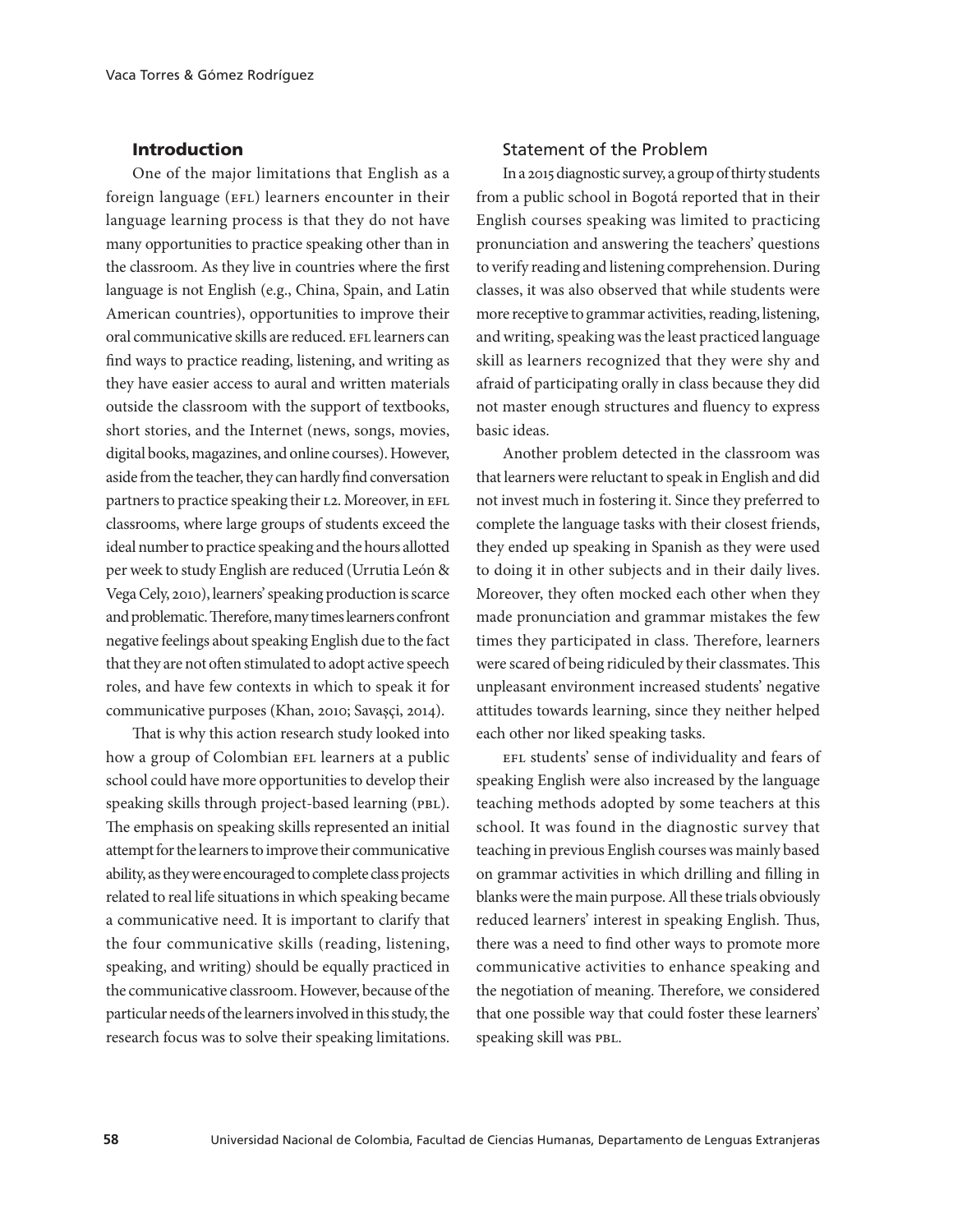# Theoretical Framework

#### Project-Based Learning

pbl is a constructivist instructional method that supports students' learning process through group work and social interaction in order to solve problems. Students are not only encouraged to complete the steps of class projects related to their personal interests and needs, but also to develop the ability to think critically and use content knowledge (Kapp, 2009; Tamin & Grant, 2013). PBL also generates collaboration as students help and learn from each other and feel responsible for completing projects that involve the classroom, the school, the community in which they live, and wider real-world problems (Kolodner et al., 2003; Markham, 2011). In this sense, PBL implies learning by doing through which students act as problem solvers and have to develop collaborative skills to tackle challenges and conduct research on significant issues for them (S. Bell, 2010; Blumenfeld et al., 2011).

pbl is a broad instructional model adjustable to all areas of knowledge and different types of learners (S. Bell, 2010; Habók & Nagy, 2016). Although there is a fair amount of publication on the use of PBL in many areas of knowledge such as science, social studies, and math, published research on its implementation in EFL education is still scarce (Beckett, 2005; 2006) as is the case in Colombia. Some of the main influential Colombian researchers who have implemented PBL are Bello Vargas (2012), Pinzón Castañeda (2014), and Díaz Ramirez (2014), among others. However, more research needs to be conducted. That is why this research study argues that PBL should be considered as a possible motivating factor to help EFL learners enhance foreign language competence, including speaking skills, in particular. Pinzón Castañeda (2014) states that EFL learners do not only construct knowledge, but also use the foreign language when they engage in solving real-world problems. Similarly, Dooly (2013) and Dooly and Sadler (2016) affirm that, since pbl requires teamwork, learners inevitably have to produce oral communicative forms in the target language. Learners have to make decisions, negotiate, and arrive at a consensus as they complete the steps that projects demand. This collaborative learning process is inherent in PBL and can help language learners reach better levels of language proficiency.

According to Tamin and Grant (2013), when using PBL in any school subject, several challenges need to be overcome: First, the classroom is no longer dominated by a teacher-centered approach. Thus, in the case of the EFL classroom, the teacher cannot totally control the production of language forms/functions in a sequential and orderly fashion. Language rather stems from the communication needs and the topics addressed during the development of the projects. Learning is constructed from a student-centered pedagogy in which learners' needs to negotiate meaning are more authentic but less predictable. Second, the teacher needs to be tolerant and flexible as to the dynamics of the classroom. Third, classes are based on content or subject matter that might not be familiar to teachers' area of knowledge or expertise (Grant, 2011; Tamin & Grant, 2013). In this regard, this research study points out that EFL teachers need to be careful with the selection of topics so that they are neither difficult for learners nor unmanageable for teachers. Despite these challenges, PBL can lead EFL students to learn the foreign language by focusing more on content than on form, as they have a communicative purpose to construct knowledge, rather than just directing their full attention on grammar use. The teacher can introduce new topics that can "motivate, focus, and initiate student learning," breaking traditional models of education (Duch as cited in Larsson, 2001, p. 2).

#### Speaking Skill Development in EFL

The vision of speaking in this study was framed within communicative language teaching (CLT), an approach that aims at helping learners develop *communicative competence*: the ability of "classroom language learners to participate in the negotiation of meaning" and "the need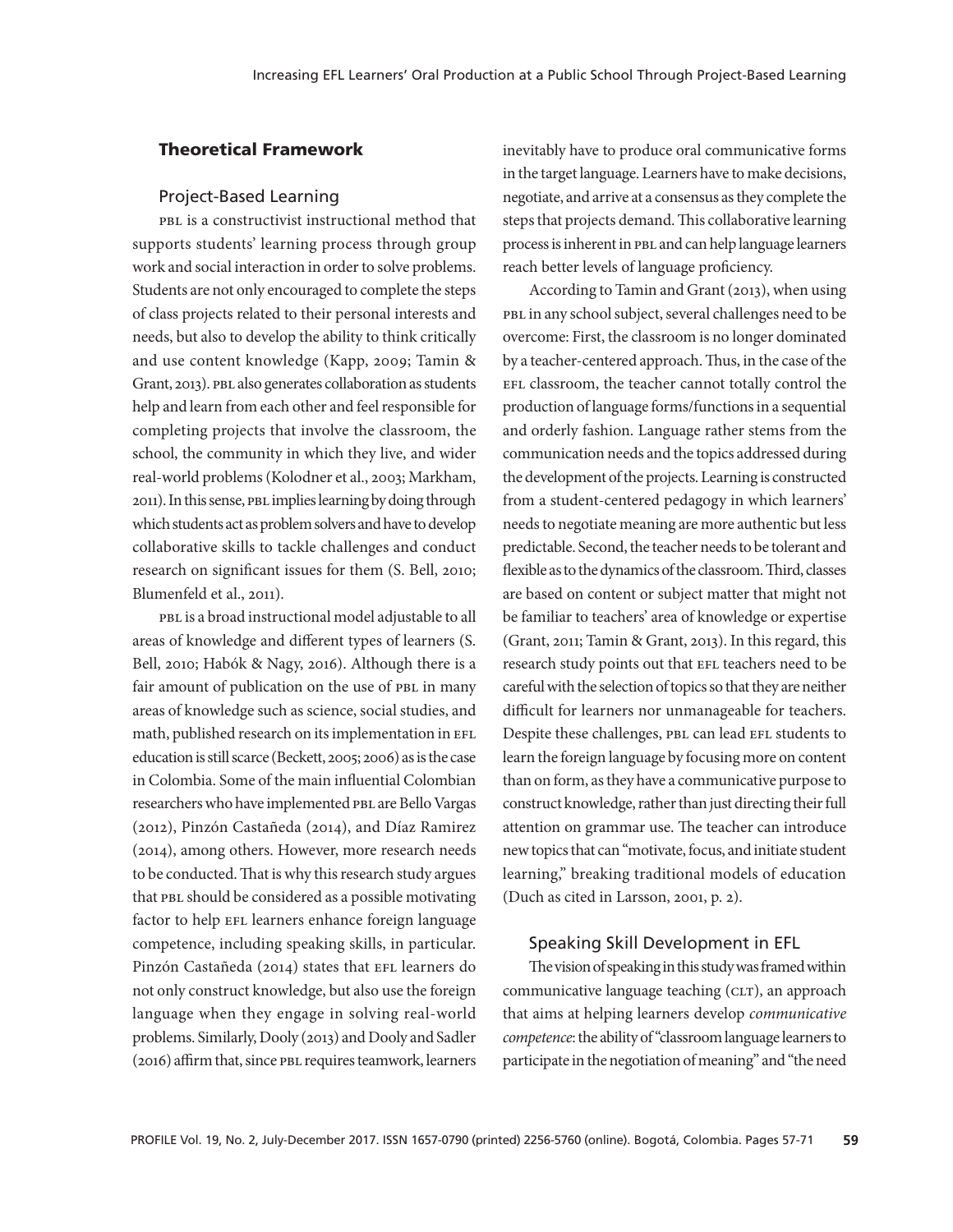for learners to have the experience of communication . . . as distinct from their ability to recite dialogs or perform on discreet-point tests of grammatical knowledge" (Savignon, 2001, p. 16). That is to say, instead of studying grammar structures, as happens in many EFL settings, learners are encouraged to negotiate meaning orally through communicative language regardless their proficiency level. Consequently, CLT highlights language learning under certain conditions: Learners use language for authentic and meaningful communication as classroom tasks have a communicative purpose, oral and written fluency is an important aspect of communication, and learning is a process of construction involving trial and error (Littlewood, 1981; Richards & Rodgers, 2014; Savignon, 2001). In other words, learners have the right to make pronunciation and grammar mistakes during social interaction in the target language as it is a normal part of the learning process.

Speaking in EFL should aim to achieve communicative goals. It requires understanding how the language works, its components and functions; and how and when to speak adequately according to circumstances of real life. For Bygate (1987) speaking involves "making decisions rapidly, implementing them smoothly, and adjusting our conversation as unexpected problems appear in our path" during communicative experiences (p. 3). Thus, adjusting oral production implies facilitation and compensation processes. *Facilitation* entails features that learners use to make their oral productions clearer according to their language level, including simplification (connecting sentences with conjunctions *and*, *but*, or avoiding using complex sentences) and time creating devices (strategies that give the speaker more time in order to form sentences such as fillers, hesitation, repetitions, e.g., *erm*, *you see*, *I mean*, *kind of*, etc.) (Bygate, 1987; Díaz Larenas, 2011). By contrast, *compensation* is related to the ability of repairing failures in oral communication by modifying what the speaker has already said in order to clarify misunderstanding or restate an idea that has been difficult to express. Compensation devices include

"conversational adjustments" such as self-correction, substitution, rephrasing, and repetition, making sure that the other has understood (Bygate, 1987; Díaz-Larenas, 2001; Lázaro-Ibarrola & Azpilicueta-Martínez, 2014). These two features were important for the researchers who knew that the student participants of this study were going to struggle to communicate and construct meaning, since this was the first time that they were going to be involved in oral communicative activities through solving projects.

Additionally, Bygate (1987) explains that learners need to develop *skills of interaction* and *skills of negotiation*. Interaction skills involve the social norms of when and how to speak with appropriate words, correct grammar, and organized discourse during a conversation, while negotiation of meaning refers to the skills of reaching a full level of clear understanding. It involves repeating, rephrasing, and restructuring phrases between two or more learners to understand the meaning of the messages they are communicating (Rees, 1998). These insights about speaking development in EFL constituted the key elements to help learners improve oral production and communicative competence through PBL.

#### Research Design

#### Research Question

The research question leading this study was: How could project-based learning influence a group of ninth EFL graders' speaking skill development?

#### Research Type

This was an action research study. Action research embraces the actions needed to solve a given problem in the classroom (J. Bell, 2005). It consists of several selfreflective cycles in which teacher-researchers complete four steps: *plan* to initiate a change, *act* and *observe* the process of implementation, and *reflect* on possible results (Kemmis, McTaggart, & Nixon, 2014). In particular, the researchers of this study (1) *planned* three cycles to solve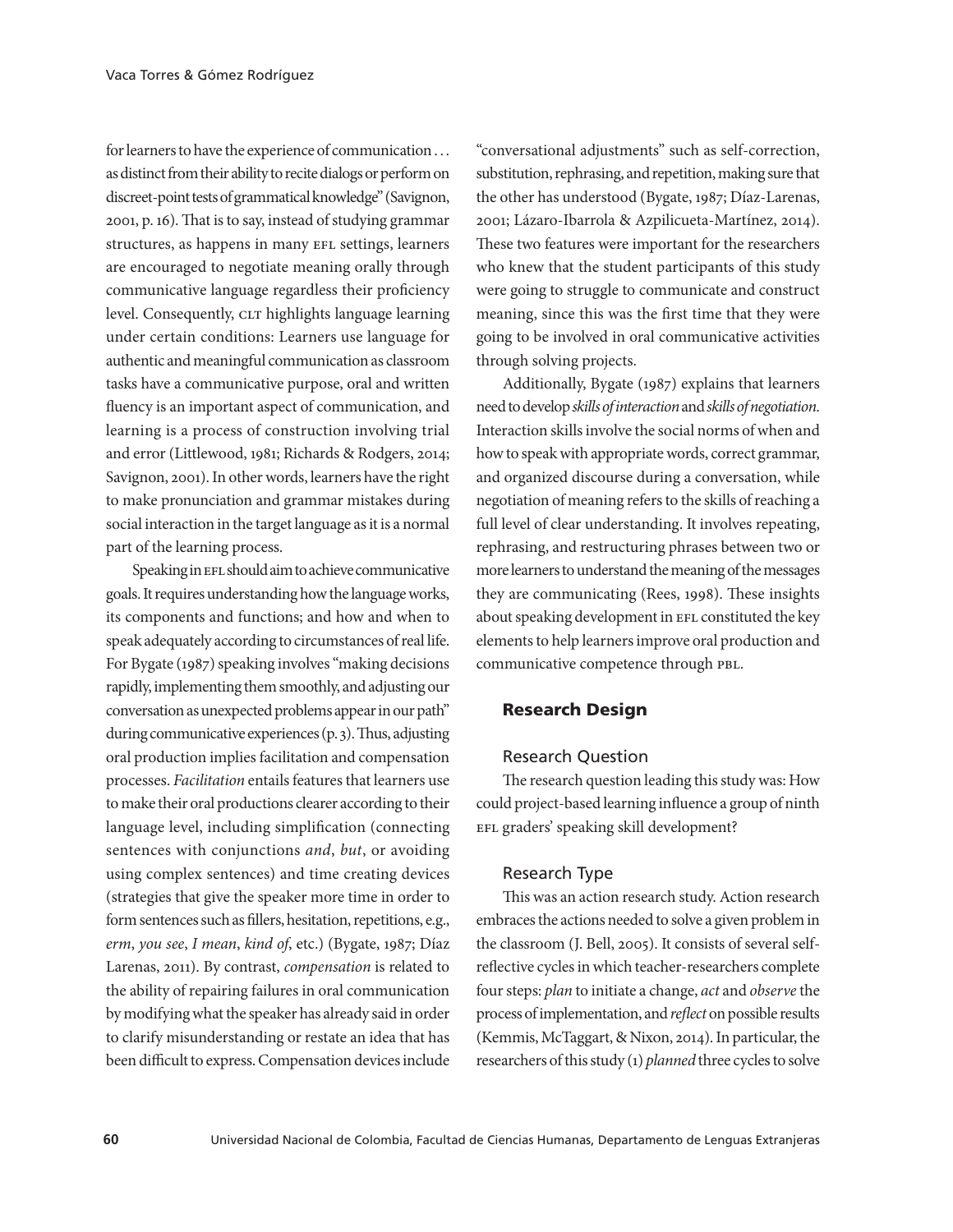the problem by encouraging EFL learners to develop speaking skills, (2) *acted* by designing and implementing a pedagogical intervention supported by one project for each cycle (see Table 1), (3) *observed* through data collection instruments how learners responded to the projects' development and completion, and (4) *reflected* on the experience by analyzing the data collected in order to make decisions and generate more effective classroom strategies (Parsons & Brown, 2002).

#### Setting and Participants

This research study was conducted at a public school in a Northwest neighborhood of Bogotá, Colombia. Students came from families whose parents made a great effort to raise them properly. In this context, where Spanish is the official language, learners did not have any contact with the English language and much less any practice speaking other than in the English class which was scheduled three hours a week only. Thirty EFL ninth graders were involved in the study, 19 girls and 11 boys, whose ages ranged from 13 to 15 years old. They had a basic English language level and, as explained in the statement of the problem, they were shy and did not feel confident when they had to do speaking activities. Most of them were afraid of oral production in English.

#### Pedagogical Intervention

Table 1 shows that students developed three projects through which they were encouraged to speak English to achieve communicative needs. The projects were related to their personal lives and environment in such a way that they had the opportunity to speak about meaningful information from their own reality. From a constructivist perspective, the projects aimed at generating collaboration as students were expected (1) to help and learn from each other, (2) work at their own pace, and (3) feel responsible for completing projects that involved the classroom, the school, the community in which they lived, and wider real-world problems. In the first project, "Discovering who my classmates are: Sharing common ideals and

respecting differences," students had the opportunity to interview a classmate they did not hang around with that much, or never spoke to. The purpose was to help learners create friendly bonds since, as explained in the statement of the problem, there were attitudes of selfishness and learners ridiculed each other's pronunciation. Also, the purpose of this project was to recognize the human side of their partners, despite the possible differences that could exist among them. The second project, "Is everything fine at school? Making proposals to improve our school problems," encouraged learners to investigate through a survey the perceptions of the school community in regard to serious problems at this institution. So, they conducted a survey involving students from other courses, teachers, and school administrators. The third project, "Getting involved in my neighborhood," attempted to make students become aware of their neighborhood's needs and problems and to become friendlier with the community, since part of the community sometimes complained about the impolite behavior of several students that bothered some neighbors after the school day.

So, authorization from the school board of directors was needed to take the children out of the school and visit their neighborhood to complete the project. It is important to clarify that the people in their community did not speak English at all. One interesting strategy that students proposed to overcome this difficulty was that they shared responsibilities. So, it was observed that in each group one student interviewed the neighbors in English, another student translated the questions into Spanish, the neighbors answered the questions in Spanish, and all the students in the group took notes by translating into English the neighbors' answers. Translation was only accepted on this rare occasion because learners were encouraged to use the foreign language all the time during the completion of the projects. So, this communicative interaction resulted in a fun, interesting, and safe activity as students were trying to overcome barriers in communication when actually doing the field work.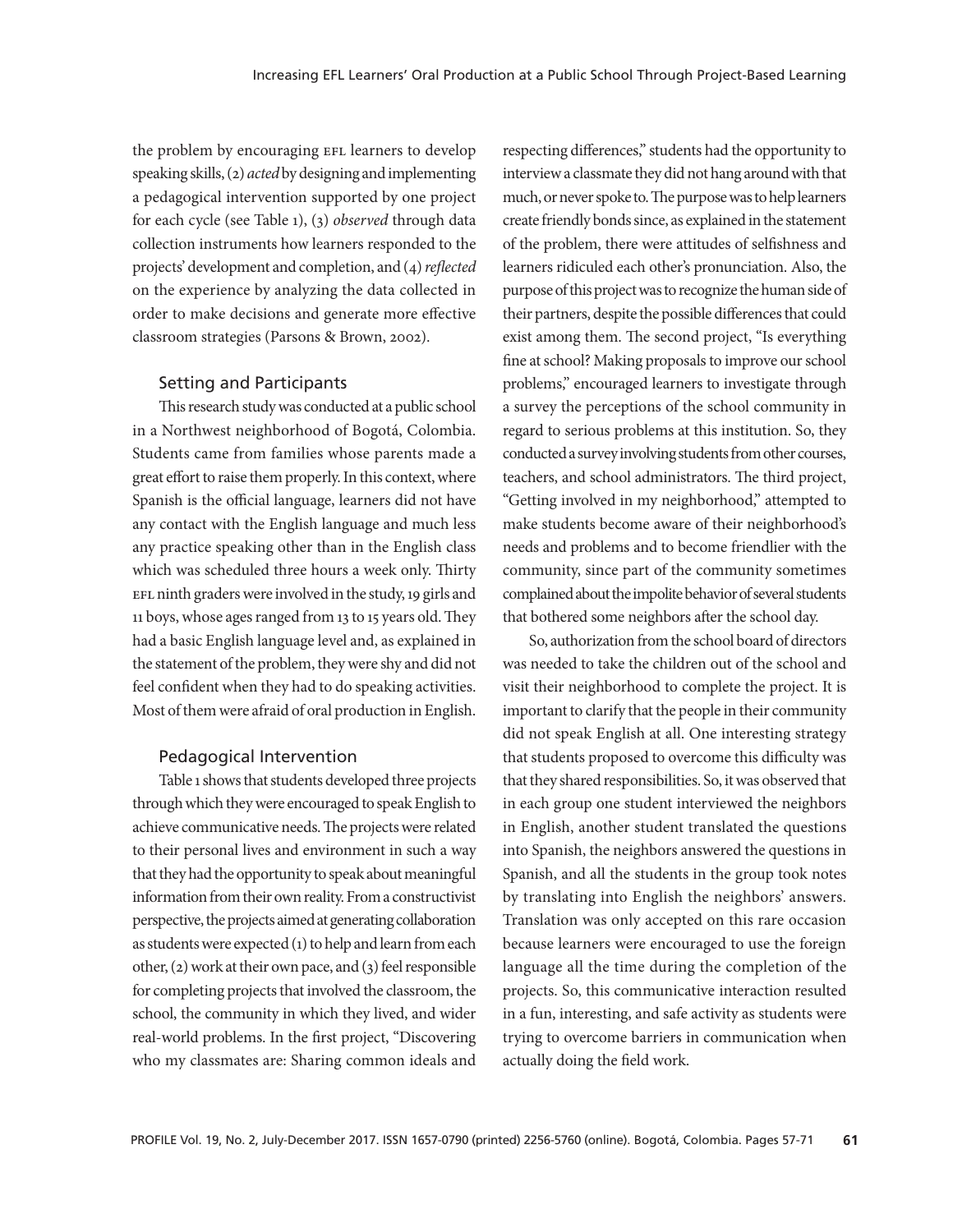| Name of the project                                                                          | <b>Description</b>                                                                                                                                                                                                                                                                                                                                                                                                                                                                 | <b>Speaking format</b>               | <b>Steps to complete</b><br>the project                                                                                                                                                                                                                                                                                                                                        |  |  |
|----------------------------------------------------------------------------------------------|------------------------------------------------------------------------------------------------------------------------------------------------------------------------------------------------------------------------------------------------------------------------------------------------------------------------------------------------------------------------------------------------------------------------------------------------------------------------------------|--------------------------------------|--------------------------------------------------------------------------------------------------------------------------------------------------------------------------------------------------------------------------------------------------------------------------------------------------------------------------------------------------------------------------------|--|--|
| Cycle 1 (May 11-25)                                                                          |                                                                                                                                                                                                                                                                                                                                                                                                                                                                                    |                                      |                                                                                                                                                                                                                                                                                                                                                                                |  |  |
| Discovering who my<br>classmates are: Sharing<br>common ideals and<br>respecting differences | Students shared the same<br>space (the classroom),<br>but they did not know<br>each other very much.<br>The purpose of this<br>project was to establish<br>friendlier relationships<br>among students as they<br>started to recognize<br>their own qualities and<br>personality. Therefore,<br>students prepared an<br>interview to get personal<br>information about one of<br>their classmate's family,<br>personality, lifestyle, goals<br>in life, and ways of seeing<br>life. | An interview<br>An oral presentation | 1. Paying attention to the<br>teacher giving examples<br>of how to conduct an<br>interview.<br>2. Creating 7/8 ques-<br>tions to conduct the<br>interview.<br>3. Rehearsing the ques-<br>tions orally.<br>4. Conducting the<br>interview.<br>5. Writing a report about<br>the interviewee's<br>answers.<br>6. Presenting a two-min-<br>ute oral report about<br>the interview. |  |  |
| Cycle 2 (May 29-June 19)                                                                     |                                                                                                                                                                                                                                                                                                                                                                                                                                                                                    |                                      |                                                                                                                                                                                                                                                                                                                                                                                |  |  |
| Is everything fine at<br>school? Making proposals<br>to improve our school<br>problems       | This project requested<br>students to do fieldwork<br>on one problem they<br>had at school (e.g.,<br>young pregnancy, drugs<br>consumption and sale,<br>failed subjects, violence,<br>robberies, bullying).<br>According to the topics<br>assigned, students made<br>a survey (5/6 questions<br>maximum) and found<br>10 survey respondents in<br>the school community,<br>outside the classroom,<br>to collect perceptions/<br>opinions about the<br>problems.                    | A survey<br>Oral report              | 1. Watching videos related<br>to school problems.<br>2. Identifying school<br>problems.<br>3. Designing the survey.<br>4. Conducting the sur-<br>vey with the school<br>community.<br>5. Writing a report<br>about the fieldwork<br>completed.<br>6. Giving a three-minute<br>oral report about the<br>survey.<br>7. Class discussion on<br>school problems.                   |  |  |

**Table 1.** Cycles and Projects for the Pedagogical Intervention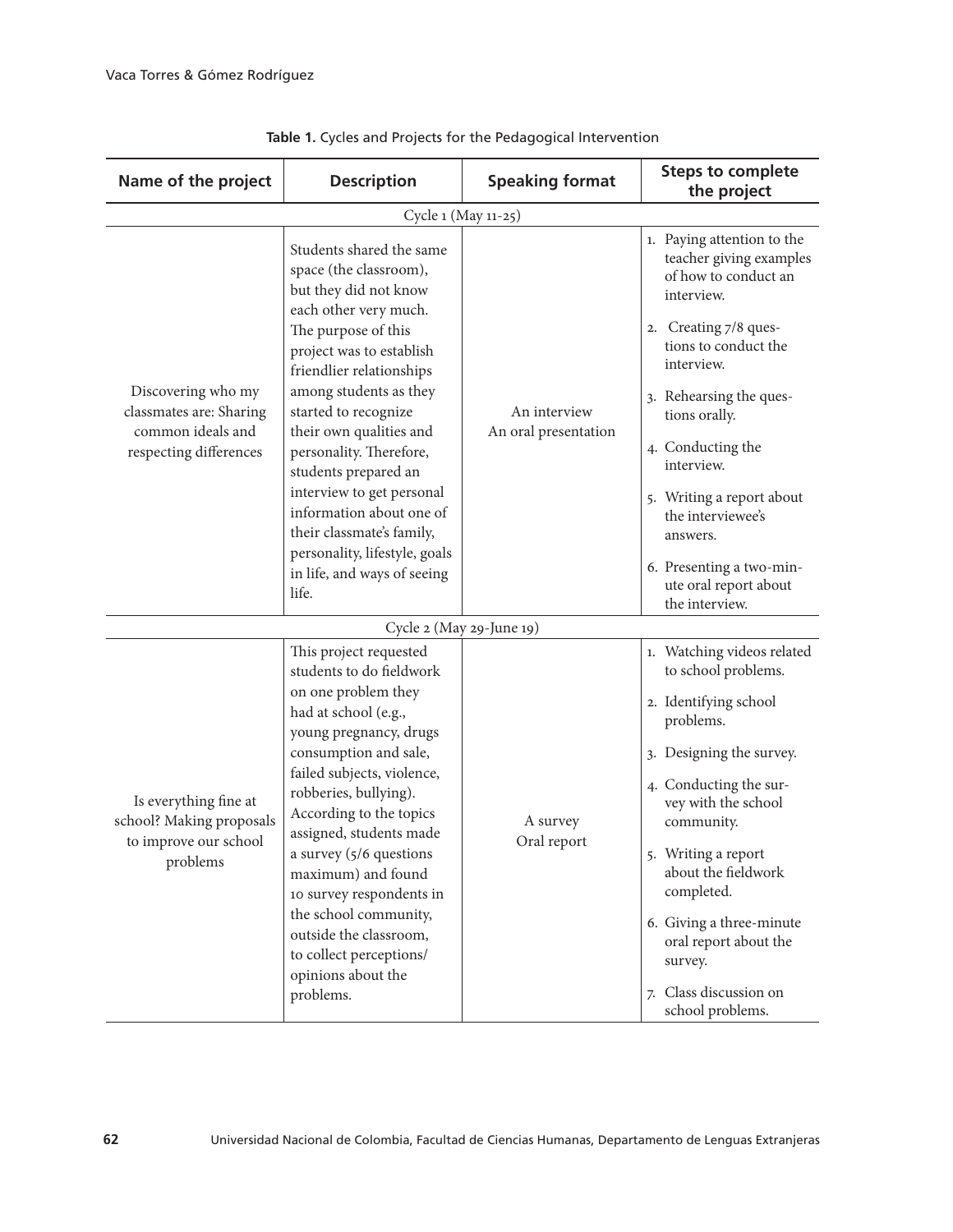| Name of the project                    | <b>Description</b>                                                                                                                                                                                                                                                                                                                                                                                            | <b>Speaking format</b>      | <b>Steps to complete</b><br>the project                                                                                                                                                                                                                                                                                                                     |  |  |
|----------------------------------------|---------------------------------------------------------------------------------------------------------------------------------------------------------------------------------------------------------------------------------------------------------------------------------------------------------------------------------------------------------------------------------------------------------------|-----------------------------|-------------------------------------------------------------------------------------------------------------------------------------------------------------------------------------------------------------------------------------------------------------------------------------------------------------------------------------------------------------|--|--|
| Cycle 3 (July 13-Aug. 3)               |                                                                                                                                                                                                                                                                                                                                                                                                               |                             |                                                                                                                                                                                                                                                                                                                                                             |  |  |
| Getting involved in my<br>neighborhood | Students did fieldwork<br>on employment<br>sources and problems<br>at different places (e.g.,<br>gas station, drugstore,<br>groceries, hardware store,<br>Internet café, etc.) in the<br>neighborhood around the<br>school. They prepared an<br>interview (five questions<br>maximum). The purpose<br>was to become more<br>concerned about the<br>needs of the community<br>where the school was<br>located. | An interview<br>Oral report | Warming up (memory<br>1.<br>game about places in<br>the neighborhood).<br>2. Choosing a store in the<br>area to visit.<br>Organizing groups to<br>3.<br>prepare the interview.<br>4. Interviewing people in<br>the neighborhood.<br>Writing a report about<br>5.<br>the field work.<br>6. Giving a five-minute<br>oral report about the<br>field work done. |  |  |

The completion of the projects was difficult and time-consuming because it was not easy for learners to use the English language right away. It was a slow process, especially because these learners had never practiced speaking that often and because they had never done projects in the target language before. Speaking production was emphasized in all the projects since oral communication was needed when the groups had to work together to prepare the questions for the interviews and surveys, to conduct the actual interviews or do field work, and when they planned and organized the ideas and findings for the oral presentations and oral reports (see Table 1). Thus, speaking became the central means to communicate most of the time, and it was supported by writing when students took notes related to the information collected during the interviews and surveys.

#### Data Collection Instruments

Three instruments were implemented to collect data about the conditions, the language level, and the way class projects influenced students' oral production.

Following Johnson and Christensen's (2012) advice, *field notes* were taken in every single session and right after class with the support of video recordings while participants interacted during each project completion. Extended notes were also written right after each class session by paraphrasing or entering verbatim transcripts of students' conversations. These field notes were accompanied by the teacher-researchers' analytical comments about the experience.

The second instrument was the *transcription* of students' oral productions during the development of the projects which represented verbatim oral language in written form (Bailey, 2008). Transcripts allowed the researchers to analyze learners' oral production during the communicative situations. They showed the speaking act in a real time (Yin, 2011). Although transcribing oral language was a time-consuming technique, specific aspects of students' oral production to complete the tasks were more effectively detected such as the vocabulary and language level they had, the difficulties with language production, and the interactions and roles established during the projects development.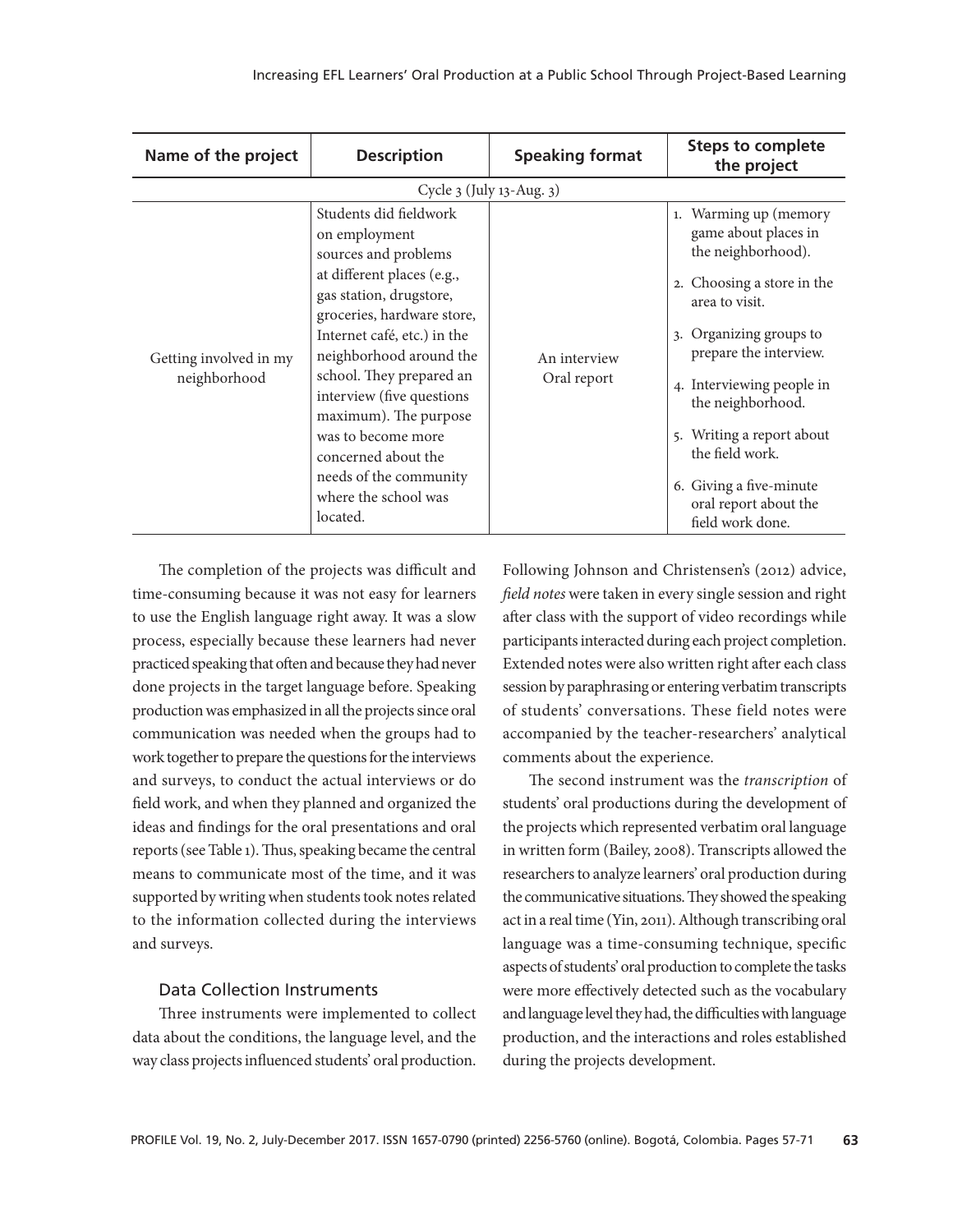*Interviews* constituted the third instrument that helped the researchers obtain relevant information from participants' personal opinions about the experience. They were useful to collect further data that were not palpable or visible (Patton, 2002; Seidman, 2006) such as participants' thoughts, feelings, and perceptions of the topic under investigation. The interviews were held in Spanish and conducted in small groups at the end of the experience. The information gathered through transcripts of students' oral productions, field notes, and interviews were saved in folders, and systematized by using AtlasTi 6.2 software.

#### Data Analysis

Field notes were analyzed by following the grounded approach method which embraces an in-depth inductive discovery of patterns in the collected data, aiming at answering the research question (Charmaz, 2012). Patterns lead to establishing logical relationships in the data that, once being grouped, are given a name (initial categories or themes) representing all the patterns. In this experience, data analysis involved the identification of initial patterns related to how learners produced oral language through project development. Then, through a process of triangulation (Freeman, 1998), patterns identified in the field notes were compared to the transcripts of students' oral performance and their comments in the interviews to set initial precategories that represented all the data collected in the instruments. Finally, definitive categories were stated as a result of the whole triangulation analysis and these are presented as findings later on. For example, field notes showed that students always needed to learn vocabulary in order to form sentences orally. This pattern was also found in the transcripts and in the interviews because learners said that they needed to learn vocabulary all the time to complete the steps of the projects. Therefore, this pattern was classified under the initial category: "vocabulary learning." At the end, this category became a formal statement/finding called: "PBL

Incited Learners to Increase Oral Production through Vocabulary Learning", representing the importance of vocabulary learning to construct meaning when completing the projects. These findings in the form of statements will be analyzed later in detail.

### Findings

# PBL Incited Learners to Increase Oral Production Through Vocabulary Learning

Data revealed that PBL played an important role in inciting learners to increase their language competence as they had a strong need to learn and use vocabulary in order to express ideas and to complete the tasks required in the projects (see Table 1). From the beginning of the experience, students started to change their negative perceptions on speaking English despite their basic English language level. Learners' oral language competence was determined by their urgent need to improve their vocabulary through two social strategies:

The first strategy was *peer support by asking for and providing vocabulary and expressions*, which was used during the development of the three projects, including, for instance, (1) the preparations of the questions to interview other people, (2) the rehearsal to practice the questions appropriately during the different projects, (3) the actual interviews and field work, and (4) the oral reports in front of the class once students had completed the field work. Peer support by asking for and providing vocabulary during the communication process can be recognized as a constructivist feature, since PBL allowed students to share their knowledge about the foreign language and about the discussion topics when more advanced language learners offered support to those learners having difficulty with communication and with the tasks. Peer support was observed, for instance, when learners worked on Project 1 and needed to prepare the questions to interview one of their classmates: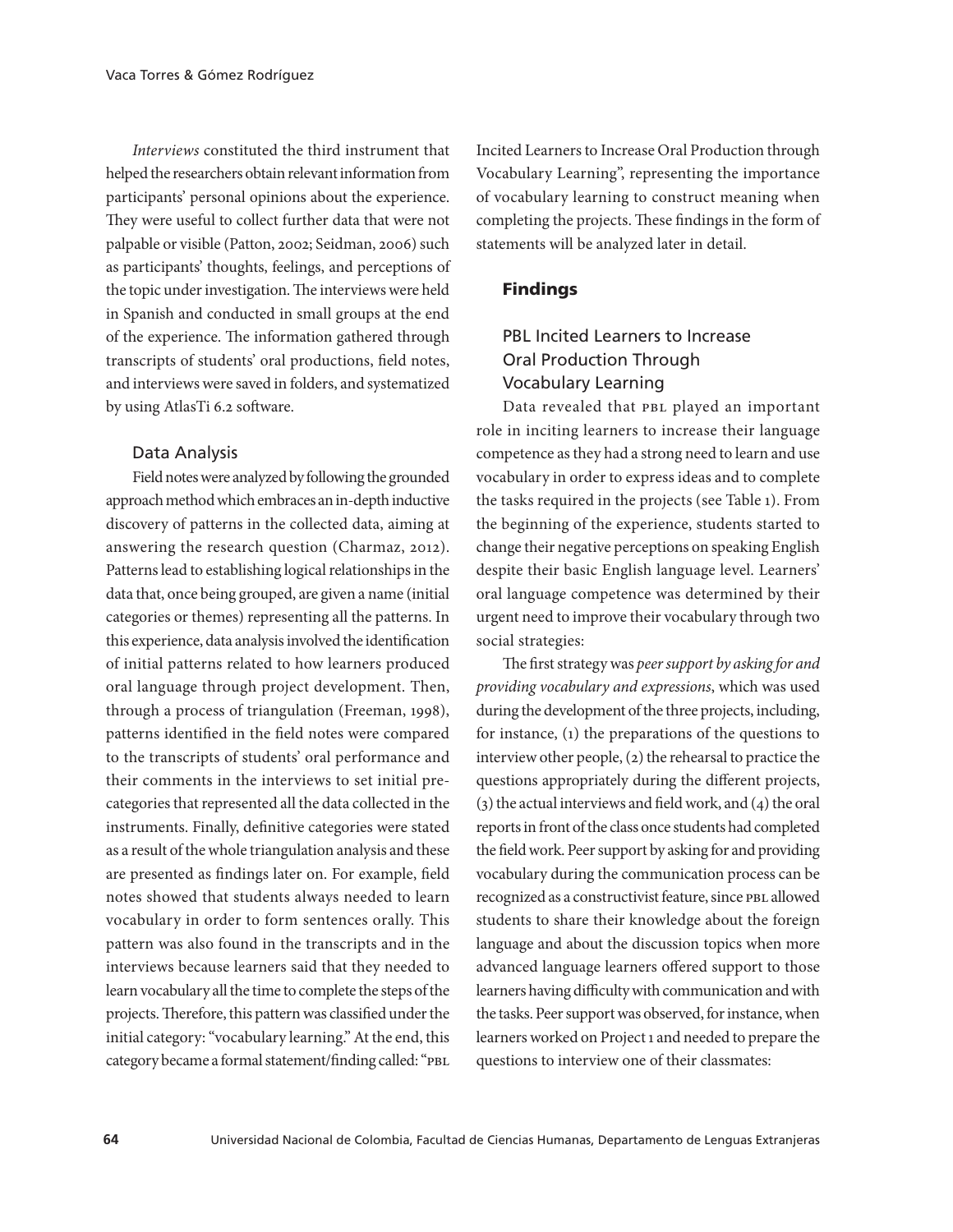Karen: How do you ask *si tiene mascotas*? (if you have any pets?) Tatiana: *No sé, sólo sé que mascotas es* pet. (I don't know; I only know that *mascotas* are pets)

Karen: *Entonces debe ser como* "you have pet?" (Then, you might ask something like "you have pet?)

Tatiana: *Pues sí*. (I think so)

Karen: *La última pregunta podría ser sobre el tiempo libre*. (We could ask a last question about free time activities). "What you…" How do you say *hacer*?

Tatiana: (The student looked up the word in the dictionary) *Mire la palabra "hacer" es* make. (Look, the meaning of "*hacer*" is "make.") Karen: *Sería* "What you make…" *¿Qué seguiría?* (Then it would be "What you make…What is the next word?)

Tatiana: *Tiempo libre es* free time*.*

Karen: *Ah ya sé*, (Wait, I know) "What you make free time?" (Transcript, 11-05-2015)

This example indicates that students had serious limitations with vocabulary and grammar to ask orally basic personal information questions. For instance, Tatiana helped her classmate with a word she knew, "pet." Then, she looked up the word "*hacer*" in her bilingual dictionary to complete the question "What do you do in your free time?" Although she picked up the wrong verb, *make* instead of *do*, and although both learners mostly used l1 to communicate in the first project, it was observed that they not only made a great effort to produce English language to the best of their abilities, but were mutually supportive through scaffolding. They progressively learned the foreign language in their urgent need for vocabulary and sentence formation due to the fact that there was a communicative purpose to be accomplished, an important aspect for building communicative competence. Peer support for vocabulary building was a constant factor among all participants during the development of the three projects despite the many grammar mistakes they made and the use of L1. That is to say, learners struggled to negotiate meaning orally through communicative language regardless of their limited language level, a fact that resonates with

Savignon's (2001) view of communicative language learning in that learners are challenged to use the foreign language through a process of trial and error, a strategic investment for their language progress. Thus, since the projects requested learners to conduct interviews of different people, they slowly enhanced their lexical competence and language oral skill, an aspect found in all the field notes because speaking was practiced to achieve communicative goals as suggested by Bygate (1987).

The second social strategy that students implemented to satisfy their urgent need to communicate orally was *asking the teacher for unknown vocabulary and expressions.* In many traditional English classrooms, the teacher is the one that mostly asks questions to verify students' language knowledge or comprehension. By contrast, through PBL it was observed that learners continuously took the initiative to ask the teachers questions as they were conscious of their lack of vocabulary, a limitation that restrained them from building complete questions and sentences orally. In fact, at the beginning of the experience they ended up using l1 most of the time because their competence was limited. Therefore, they started to get direct support from the teachers to enhance their oral production. In this example, a group of students prepared the questions for an opinion survey on bullying, one topic of the second project about school problems.

Sara: Teacher, how do you ask, "You know any student bullying other?"

Teacher: You should say "Do you know any student bullying another." It is "another"

Miguel: ok. *Vamos con la* question number five. How do you say "*si busca ayuda*?"

Teacher: "Seek any help" (Miguel was trying to ask the question: "Do you seek any help from teachers to report bullying?). (Transcript, 25-05-2015)

This piece of data reveals that even though students were motivated to work together to provide each other with vocabulary, they also confirmed with the teacher if the words where actually correct, as happened with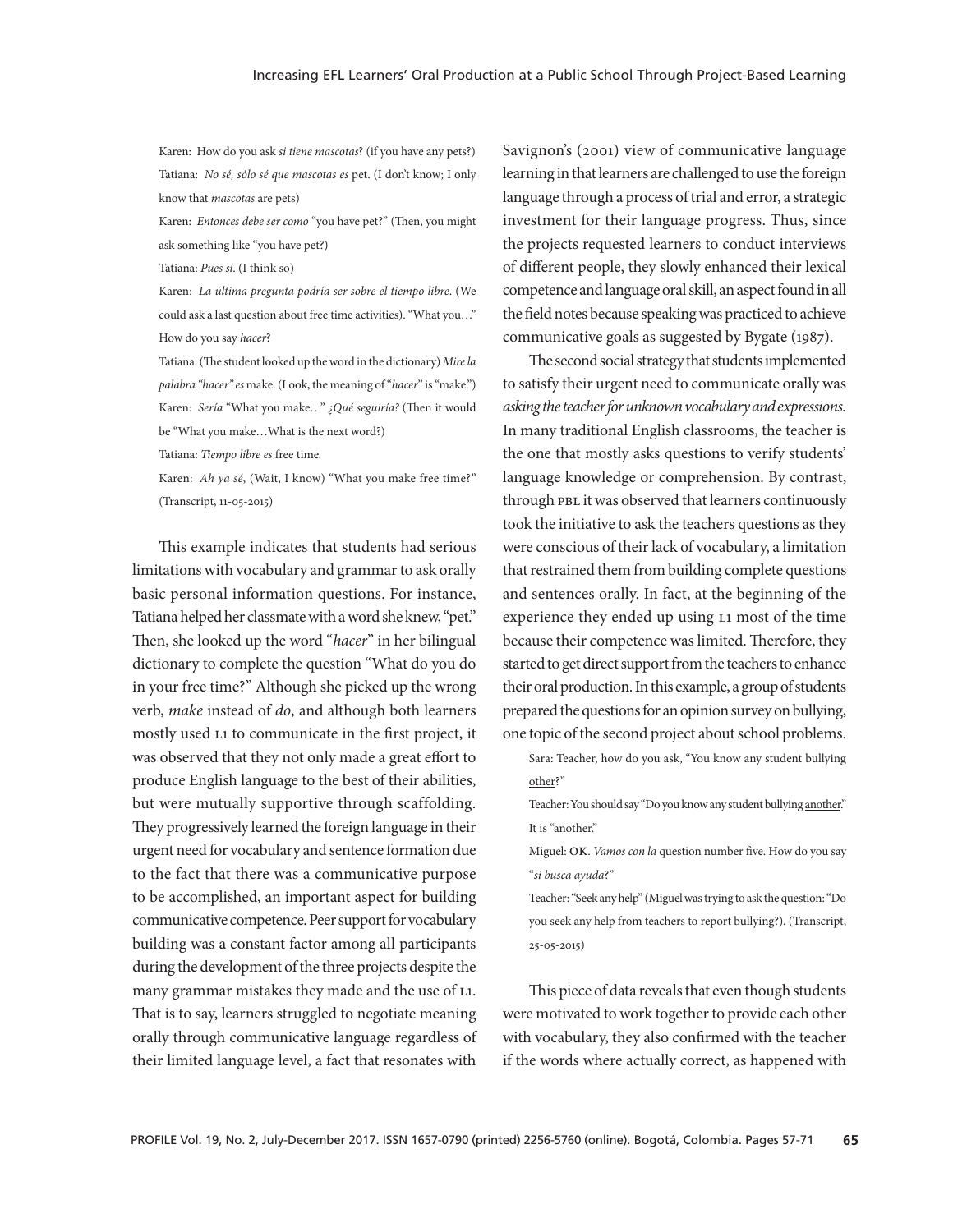one of the teacher's explanations about the correct use of "another" and "other" and "seek for help." As students had limitations making complete sentences and they knew isolated words, they expected the teachers' approval and support because they were worried about asking the questions in correct English when conducting the survey of the school community.

Data analysis also indicated that speaking productions, inherited within PBL, led learners to assume the role of problem solvers as they participated actively to complete the steps of each project rather than waiting for the teacher to tell them exactly what to do. In fact, it was confirmed by Grant's (2011) statement that projectbased learning is an ideal teaching approach through which learners collaborate with others and with the teacher through scaffolding, problem resolutions, and opportunities for reflection on the topic worked and on the language needed to communicate. Also, PBL involved these students in real life situations (getting ready with questions to interview other people), as they started to develop the need for meaning construction through social support and interactional functions of oral discourse.

# PBL Helped Learners to Overcome Fears of Speaking in L2

Throughout the whole experience learners were afraid of speaking in l2, and they were never able to leave their fears behind. For instance, when working on the first project (see Table 1), it was observed that learners did not produce complete sentences in English, did not pronounce correctly, and mostly spoke in Spanish. They were not only embarrassed and hesitant to use l2, but were afraid of being mocked by classmates and concerned about what the teacher could think of their oral production. Learners said that they were nervous every class, a situation detected in all the field notes, and later corroborated in the interview at the end of the pedagogical experience, as evidenced in this example:

Teacher: *Darcy, ¿Cómo te sentiste durante el primer proyecto?* (How did you feel doing the first project?).

Darcy: *En mi cabeza pasó que iba a hacer "el oso"* (I thought I was going to look ridiculous).

Teacher: *¿Por qué?* (Why?)

Darcy: *Porque es que la pronunciación es muy fea, es muy rara, es difícil* (because pronunciation is ugly, odd, and difficult).

Teacher: *¿Lograbas entender las preguntas que se te hacían?* (Did you understand your classmates' questions?).

Darcy: *Sí, más o menos* (Yes, more or less). (Interview, 13-08-2015)

When Darcy said: "*hacer el oso*," which is a colloquial Spanish expression in Colombia that stands for "to look ridiculous," she was nervous about speaking English because she thought she did not have good English pronunciation. Thus, she self-criticized severely because she thought that her classmates would make fun of the way she spoke English. In fact, feelings of fear and anxiety were detected when students smiled nervously, covered their mouths with their hands, and spoke in whispers because they did not want to be heard and felt embarrassed in front of their classmates. However, through PBL students found peer support strategies to help each other with the construction of meaning in the target language, and this support stimulated them to overcome fears of speaking by adopting two strategies.

The first strategy was *preparing/rehearsing their oral productions.* Although learners showed that they were nervous and insecure, they found it useful to prepare/rehearse their oral productions with the possible language they expected to use during the interviews and surveys that the three class projects demanded. Sometimes they practiced the questions that they had prepared for the surveys/interviews before actually doing field work. Other times, they rehearsed the interviews with their closest friend before actually interviewing the school community or the people in the neighborhood. Moreover, writing was used as part of the rehearsals of the oral productions because students wrote and reviewed the questions they were planning to ask in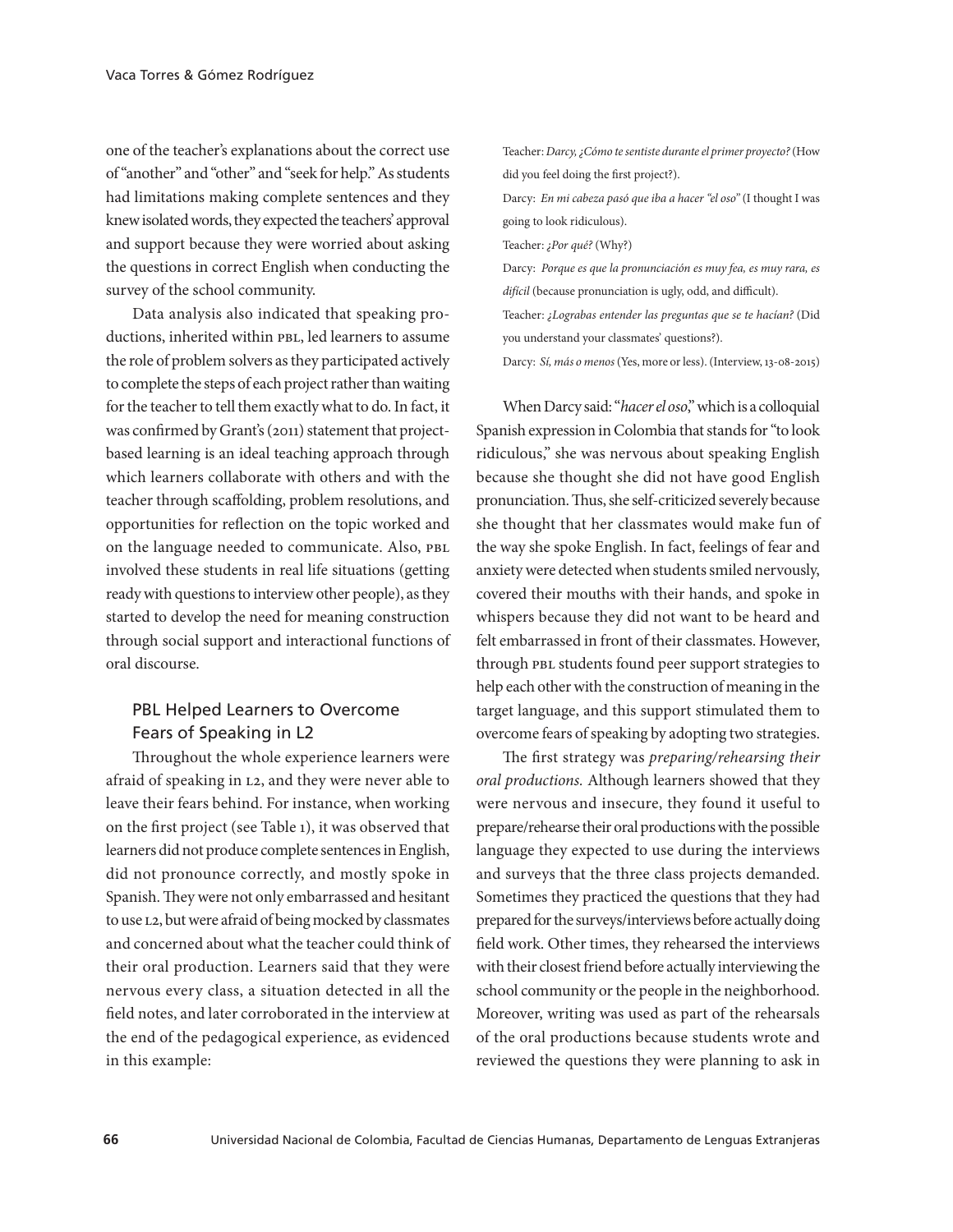the interviews and rehearsed target answers that they predicted interviewed people would answer. This practice gave them more security to practice speaking and reduce negative feelings. The teacher-researchers were always there helping them with the language being rehearsed. One interesting example to point out as regards how learners overcame their fear of speaking was that they not only wrote the questions to do the field work, but also had the initiative to design *PowerPoint* presentations for the oral reports, containing the information they had collected during the survey. Such was the case of the learners who reported on students' perceptions of fights at school, a problem they researched to complete Project 2. For example, one student started the presentation by saying, "Our survey was about school fights." Then he said, "It seemed to us an important issue." One of his co-workers added "all persons see one.<sup>1"</sup> Then, they reported that many students had seen or participated in a fight at school, implying that violence and intolerance among learners were "a big problem in general" (Field notes, 19-06-2015). When giving this report, learners supported their speaking production with the use of *PowerPoint* presentations to remember and produce orally key ideas related to that topic. Prior to this formal report, they rehearsed their oral production, and this preliminary preparation reduced significantly their fears and negative attitudes towards speaking in English in front of the classroom. The important achievement with this preparation/rehearsal and these oral presentations is that learners were actually producing oral language in the foreign language despite their language limitations and fears. These communicative constructions involved trial and error as explained by Littlewood (1981) and Savignon (2001), since learners made pronunciation and grammar mistakes during social interaction, but struggled to negotiate meaning orally in order to meet communicative purposes thanks to the demands of pbl.

The second strategy that diminished fears of speaking in l2 was *code-switching and translation*. It was observed that due to their low English level, students constantly moved back and forth between English and Spanish when doing the steps of the projects because it not only helped them control their feelings of anxiety, but provided them with security to put up with the speaking projects as can be seen in this example when one learner was conducting the actual interview of a classmate to complete Project 1:

Nazly: What's your personality? Ana: Shy and…friend…friendly. Nazly: What are your goals in life? Ana: Study in the university, (laughing) *¿Así?, ¿Esa es la respuesta?* Nazly: *Sí. Vamos bien* . . . What are your plans *para el futuro*? Ana: To travel, *viajar, ¿cierto?* Nazly: *Pero diga dónde ¿Cuál país?* Ana: Paris. Nazly: (laughing) *Paris no es un país*. Ana: ¡ahhh!! (Transcript, 20-05-2015)

This sample shows that students moved back and forth between English and Spanish because they tried to compensate for failures in communication and deal with fluency problems. Nazly's sentences in Spanish such as "*Vamos bien*" and "*pero diga dónde ¿Cuál país?*" indicate that she, as has happened to other learners, felt the necessity to use their native language in order to verify if they were doing the activity correctly and were being understood in the foreign language. This verification diminished their fears of communication failure in oral production. Indeed, code-switching seemed to occur due to the fact that these learners were using simultaneously the native and the foreign language grammars, trying to figure out how to speak appropriately in the communicative process. One reason why these participants had the tendency to code-switch was to reduce their feelings of frustration in regard to issues of facilitation and compensation in oral production, a phenomenon that took place during the whole pedagogical intervention.

<sup>1</sup> The student meant "all people at school have seen one (one fight)."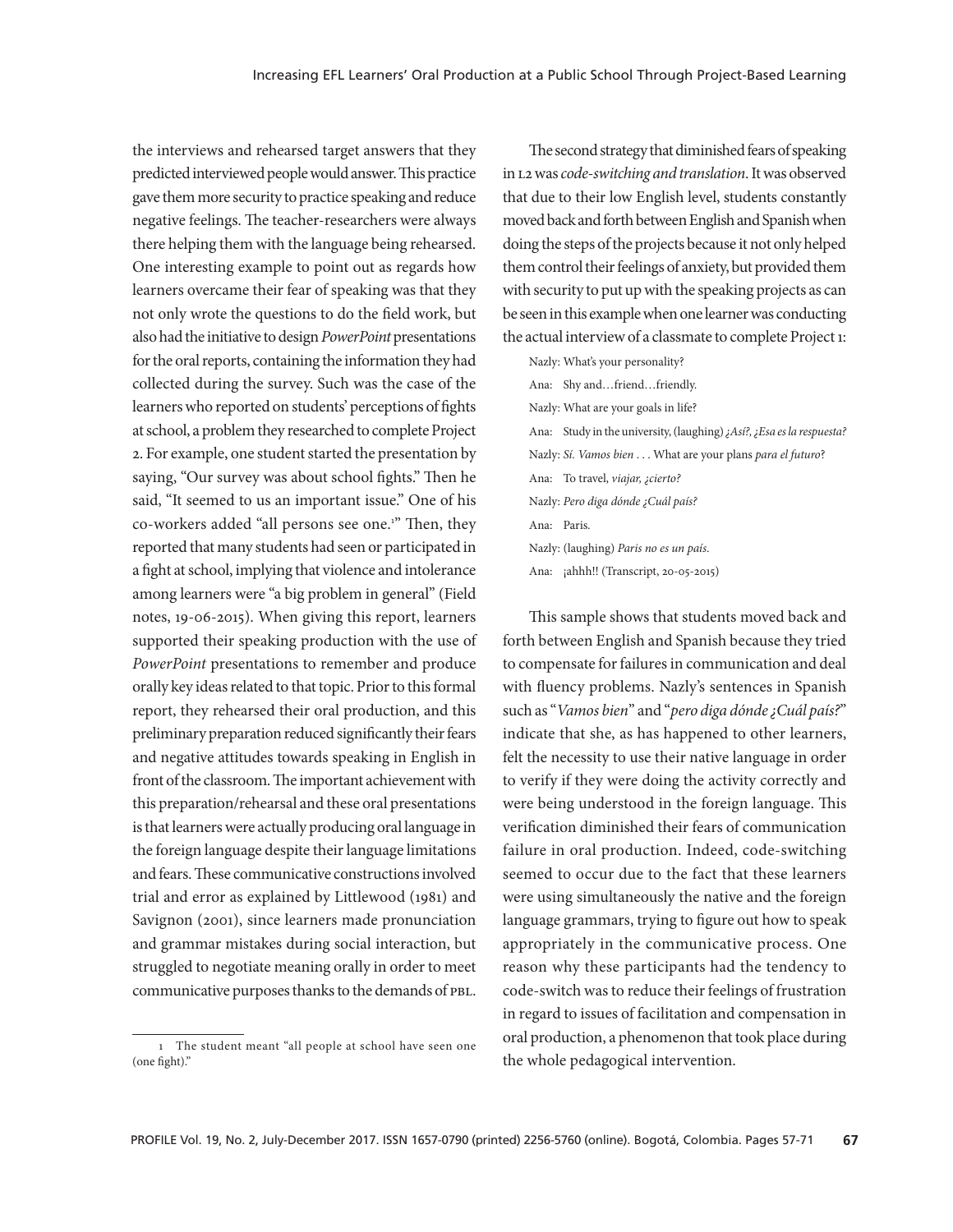In the previous example, we can observe that while Nazly was more fluent and more confident to speak l2; Ana's answers were simple, brief, and almost monosyllabic as she did not want to put herself at risk. "Shy and friendly," "To travel," and "Paris" indicate that Ana used facilitation strategies to make her oral performance easier, avoiding the use of complex sentences according to her language level. Similarly, Ana used translation as a *compensation* strategy for making sure she did not fail in oral communication such as when she translated all her answers into Spanish to be ready for possible corrections and make sure that her partner understood, these being key strategies discussed by Bygate (1987) and Lázaro-Ibarrola and Azpilicueta-Martínez (2014). Therefore, code-switching and translation, accompanied by compensation and facilitation strategies were implemented by all the participants in this experience in order to achieve the communicative purposes in L2 that the projects requested. The important contribution of PBL in this EFL setting was that learners were exposed to speaking English regardless of their accuracy and fluency levels. Hence, more authentic communication took place through the development of the three projects.

# PBL Raised Students' Interest in Talking About Their Own Experiences and the Community

With PBL, learners necessarily did investigative work in their real-world context. In doing so, they not only used the foreign language more often and with a communicative purpose, but raised interest in talking about their classmates' personal lives, their school problems, and their community. Therefore, their inquiry contained a social and humanitarian emphasis, since the goal of the projects was to help students show concern for their own individuality and human qualities as well as to value and respect other human beings around them such as other students, teachers, and neighbors.

During the first project students learned to see their classmates with different eyes because through their investigations, they discovered a different side of their classmates' personal and family levels, and had the opportunity to interact with a classmate they did not speak much to. This close interaction created feelings of empathy and respect for their partners. The following is a sample of the oral reports students gave in front of the class once they had finished the investigative work on one of their classmate's life.

Laura: Santiago has 15 years old. He is a student in vGP school. He likes hamburger and pasta. He has a sister and another sister, she is in seventh grade. He live with mother, his father is in Cali. He [Santiago's father] not lives with the family. He [Santiago] loves the mother and . . . he like to *cuidar* his sisters [*sic*]. (Field notes, 25-05-2015)

Although the oral production in this sample may seem basic, it actually represented a great speaking achievement for the learners during the experience, taking into account that they were totally reluctant to speak in l2 before. The projects motivated students to actually use l2 orally despite grammar mistakes and limitations because they were interested in their partners' life experiences. Moreover, this sample evidenced how learners were able to report new knowledge about one person they rarely talked to in class, and learned to see their classmates as human beings similar to them, having other roles and life stories apart from their academic life. In this case, for example, Laura discovered that Santiago's parents were divorced and lived in different cities, and that he was very caring with his sisters and mother, providing emotional support for his family as he had become the man of the house. Thus, learners developed sympathy, respect, and admiration for their classmates' life stories and sometimes difficult experiences as noticed through the tone of voice in their oral reports. This can be corroborated with students' opinions in the interview:

Teacher: I'd like to know how you felt doing the third project.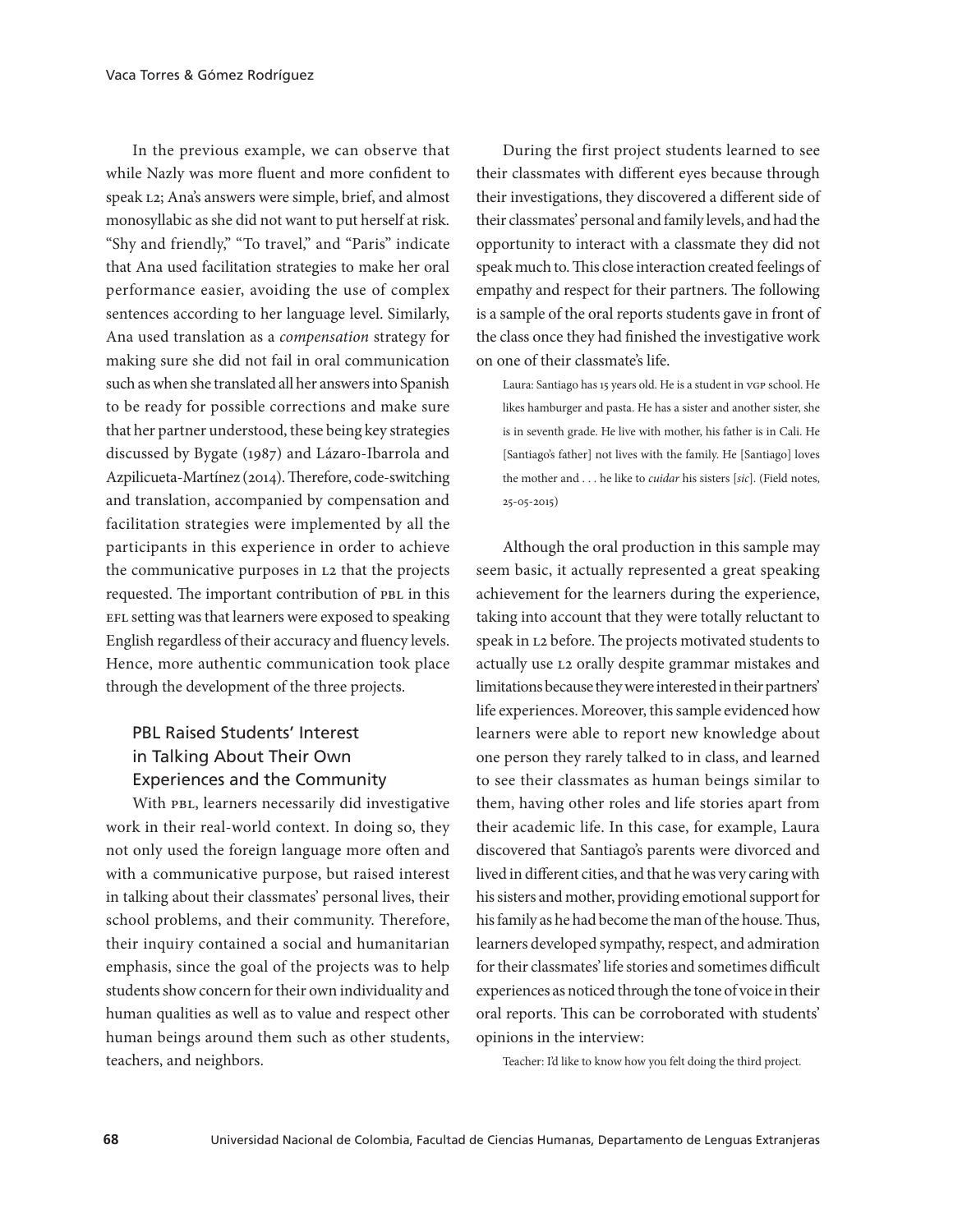Salcedo: *Es bueno porque uno conoce más a los compañeros, sobre su familia, sus gustos, lo que quiere hacer en la vida. Tambien se aprende de nuestro propio coleg*io (It's good because one can learn about our partners, about their families, likes, and plans for the future lives. We can also learn about our own school.) (Interview, 13-08-2015)

A similar case happened when learners did the third project and discovered that the people living in their neighborhood suffered from delinquency and injustice as there were many thieves that threatened and robbed people walking in the street or vendors in their own shops. In this sense, learners recognized how the projects not only facilitated language knowledge, but content knowledge as they became aware of personal and collective issues in their own context, empowering themselves with a more humanistic, tolerant, and friendly attitude towards valuing others' individuality, personal life, and social conflicts at school and in the community.

### **Conclusions**

Based on this research experience, it can be concluded that the incorporation of PBL in EFL learning incited learners to enhance their communicative competence with a major emphasis on the speaking skill. Learners needed to negotiate meaning orally in order to meet communicative purposes, a learning process which was mainly determined by their need to build up their lexical and grammar competences. Data showed that they were concerned about learning language to communicate messages related to their personal interests and academic needs, rather than just learning words in isolation as traditionally done in many EFL classes. Moreover, despite their language limitations, such as grammar mistakes, incorrect pronunciation, and poor fluency and accuracy, learners made a great effort to speak English and get involved in conversations in order to communicate and negotiate meaning.

One of the salient conclusions of this research project was that through PBL students gradually, although not that easily and totally, left their fears of speaking aside.

They reduced significantly high levels of insecurity, anxiety, and tension through peer support as they asked for and provided each other with vocabulary and expressions, and asked the teacher to help them construct sentences in oral form. Other strategies that diminished their fears of speaking were code-switching and translating, as they felt better when they confirmed in the native language that their oral productions were right and understood. It is important to emphasize that these participants never stopped speaking Spanish, their native language, during the completion of the projects, precisely because this was the first time they were working with projects, and sometimes they found it difficult to express orally their thoughts and ideas. However, they started to use the target language more often and freely in comparison to their unwillingness and inhibition to speak it in previous English courses.

When working with projects, learners became more responsible and autonomous, and assumed the roles of investigators and problem solvers because they had to make decisions, negotiate meaning, and reach agreements related to the steps that projects requested. Although it was time-consuming and demanded meticulous preparation on the part of the students and the teachers, students were more motivated to learn because they were both busy and learning by doing.

This study also concludes that PBL should be implemented in different EFL settings, more specifically, in public schools in Colombia where students have limited hours to practice English and where speaking is the least practiced skill. With PBL, learners can be involved in speaking activities through which they use the language as a communication means and for acquiring information and knowledge, rather than just focusing on grammar practice.

#### References

Bailey, J. (2008). First steps in qualitative data analysis: Transcribing. *Family Practice, 25*(2), 127-131. http://doi. org/10.1093/fampra/cmn003.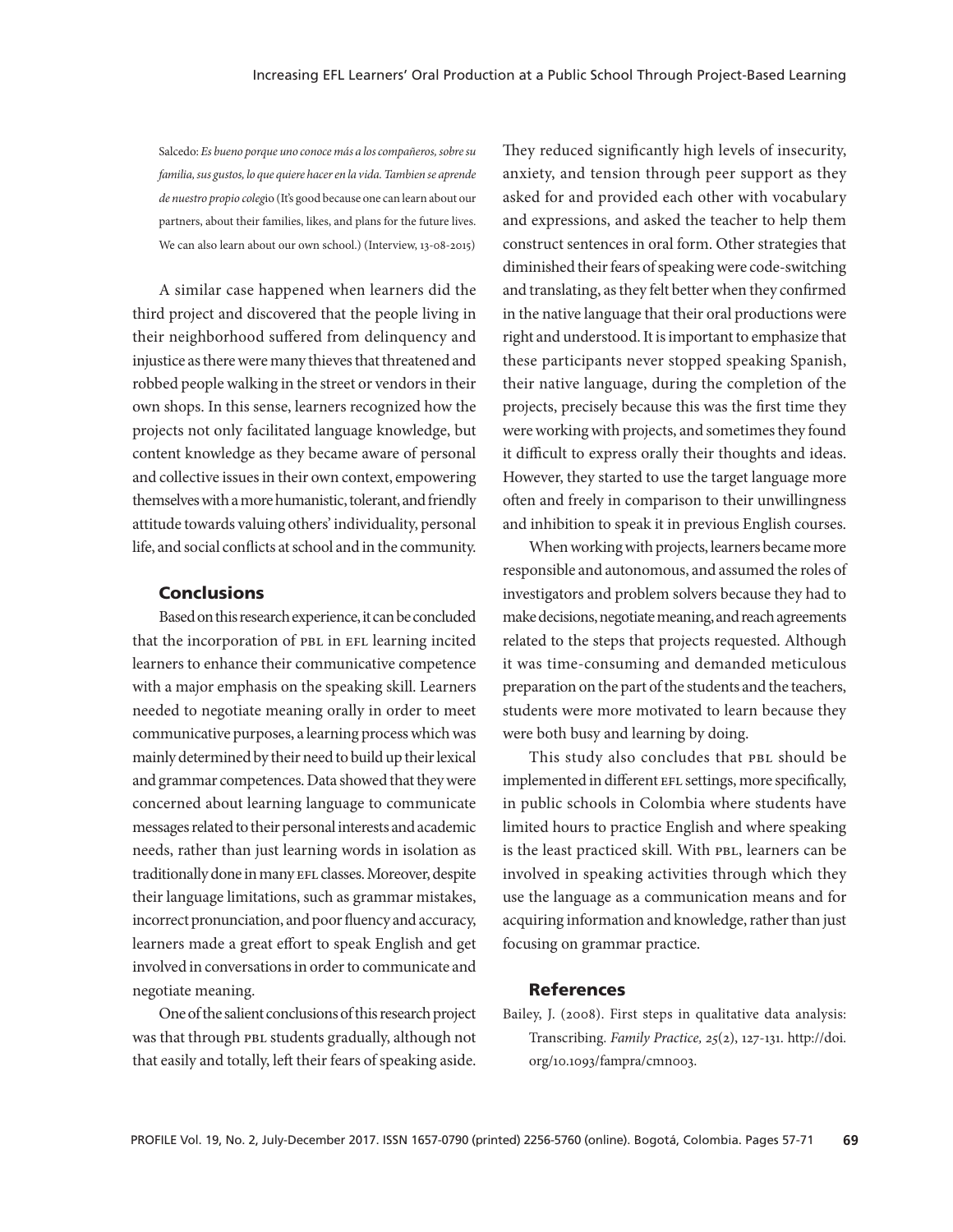- Beckett, G. H. (2005). Academic language and literacy socialization through project-based instruction: ESL student perspectives and issues. *Journal of Asian Pacific Communication, 15*(1), 191-206. http://doi.org/10.1075/ japc.15.1.12bec.
- Beckett, G. H. (2006). Project-based second and foreign language education: Theory, research, and practice. In G. H. Beckett & P. C. Miller (Eds.), *Project-based second and foreign language education: Past, present and future*. (pp. 3-18). Charlotte, us: Information Age Publishing.
- Bell, J. (2005). *Doing your research project* (4<sup>th</sup> ed.). New York, us: Open University Press.
- Bell, S. (2010). Project-based learning for the  $21<sup>st</sup>$  century: Skills for the future. *The Clearing House, 83*(2), 39-43. http://doi.org/10.1080/00098650903505415.
- Bello Vargas, I. (2012). A language-in-use study of EFL students' social discourses in project-based learning. *Colombian Applied Linguistics Journal, 14*(1), 108-126.
- Blumenfeld, P. C., Soloway, E., Marx, R. W., Krajcik, J. S., Guzdial, M., & Palincsar, A. (2011). Motivating projectbased learning: Sustaining the doing, supporting the learning. *Educational Psychologist, 26*(4), 369-398.
- Bygate, M. (1987). *Speaking: A scheme for teacher education*. Oxford, uk: Oxford University Press.
- Charmaz, K. (2012). The power and potential of grounded theory. *Medical Sociology Online, 6*(3), 1-15. Retrieved from http://www.medicalsociologyonline.org/resources/ Vol6Iss3/MSo-600x\_The-Power-and-Potential-Grounded-Theory\_Charmaz.pdf.
- Díaz Larenas, C. (2011). Exploring knowledge of English speaking strategies in 8th and 12th graders. *profile Issues in Teachers' Professional Development, 13*(2), 85-98.
- Díaz Ramírez, M. (2014). The impact of project work and the writing process method on writing production. *how, 21*(2), 31-53. http://doi.org/10.19183/how.21.2.3.
- Dooly, M. (2013). Promoting competency-based language teaching through project-based language learning. In M. L. Pérez-Cañado (Ed.), *Competency-based language teaching in higher education* (pp. 77-91). London, uk: Springer. http://doi.org/10.1007/978-94-007-5386-0\_5.
- Dooly, M., & Sadler, R. (2016). Becoming little scientists: Technologically-enhanced project-based language learning. *Language Learning & Technology, 20*(1), 54-78.
- Freeman, L. (1998). *Doing teacher research: From inquiry to understanding*. Boston, us: Heinle & Heinle.
- Grant, M. M. (2011). Learning, beliefs, and products: Students' perspectives with project-based learning. *Interdisciplinary Journal of Problem-Based Learning, 5*(2), 37-69. http:// doi.org/10.7771/1541-5015.1254.
- Habók, A., & Nagy, J. (2016). In-service teachers' perceptions of project-based learning. *Springer Plus, 5*(83). http://doi. org/10.1186/s40064-016-1725-4.
- Johnson, B., & Christensen, L. (2012). *Educational research: Quantitative, qualitative and mixed approaches* (4<sup>th</sup> ed.). Thousand Oaks, us: Sage Publications.
- Kapp, E. (2009). Improving student teamwork in a collaborative project-based course. *College Teaching, 57*(3), 139-143. http://doi.org/10.3200/CTCH.57.3.139-143.
- Kemmis, S., McTaggart, R., & Nixon, R. (2014). *The action research planner: Doing critical participatory action research*. London, uk: Springer. http://doi. org/10.1007/978-981-4560-67-2.
- Khan, S. (2010). *Strategies and spoken production on three oral communication tasks: A study of high and low proficiency efl learners* (Unpublished doctoral dissertation). Universidad Autónoma de Barcelona, Barcelona, Spain. Retrieved from http://www.tdx.cat/ bitstream/handle/10803/32083/sk1de1.pdf?sequence=1.
- Kolodner, J. L., Camp, P. J., Crismond, D., Fasse, B., Gray, J., Holbrook, J., Puntambekar, S., & Ryan, M. (2003). Problem-based learning meets case-based reasoning in the middle-school science classroom: Putting learning by Design™ into practice. *The Journal of the Learning Sciences, 12*(4), 495-547. http://doi.org/10.1207/S15327809JLS1204\_2.
- Larsson, J. (2001). *Problem-based learning: A possible approach to language education?* (Unpublished master's thesis). Jagiellonian University, Cracovia, Poland.
- Lázaro-Ibarrola, A., & Azpilicueta-Martínez, R. (2014). Investigating negotiation of meaning in EFL children with very low levels of proficiency. *International Journal*